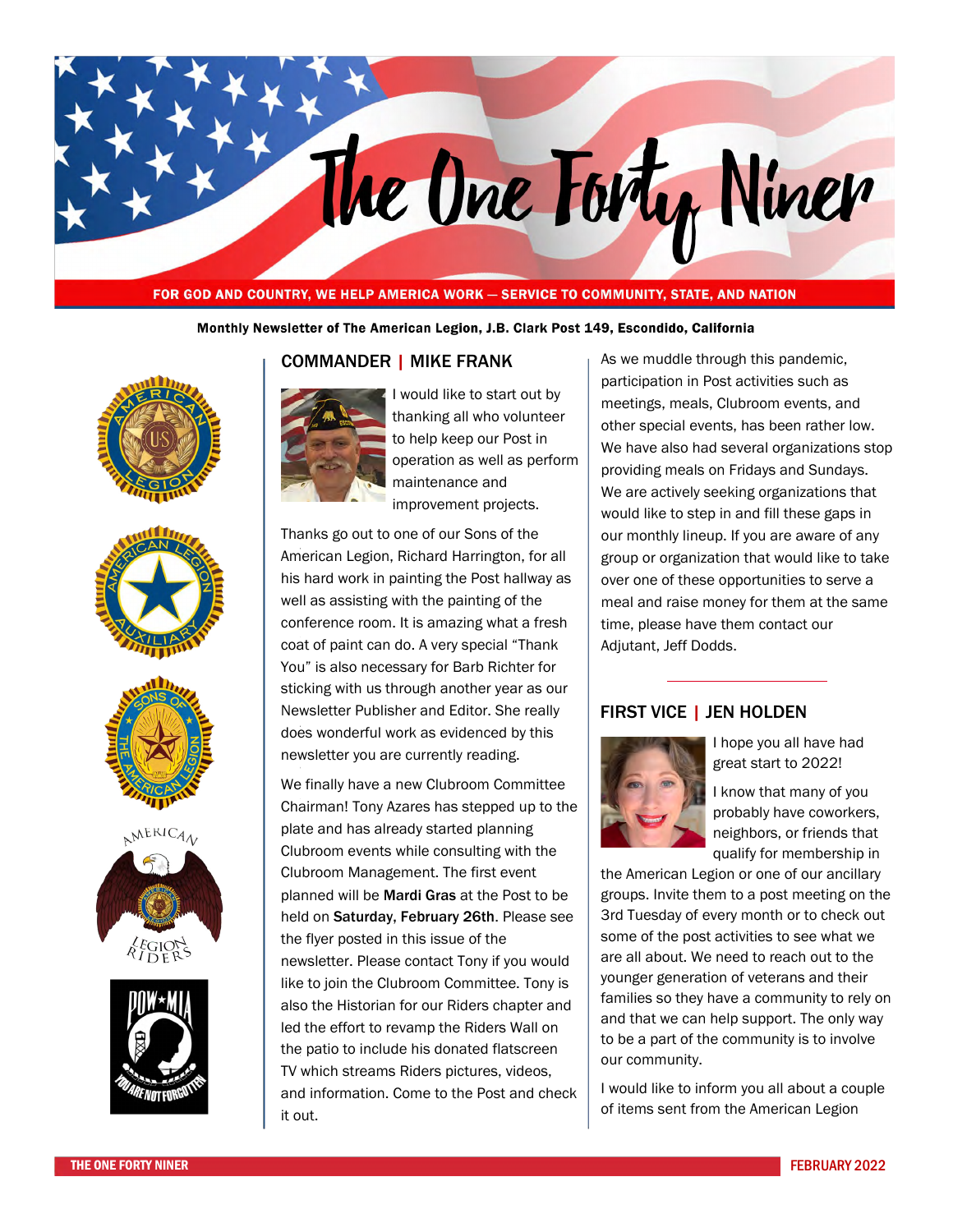National Commander. Regardless of your current membership status, if you were a member in good standing in 2020 but did not renew your membership in 2021, and you renew your membership for 2022 you will have continuous years applied to your membership. This means if you were a continuous member for any number of years in 2020 and let your membership lapse, and you pay for 2022 membership year you would still have continuous membership time. If you wish to do this then there is a Member Data Form, we need to fill out to correct the years at National Headquarters. If you have questions or concerns, please let me or the Adjutant know.

The next program is the National Commander's Pin Incentive Program. Any legionnaire that helps three new veterans obtain membership in the American Legion, transfers do not count, will receive the "No Veteran Left Behind" membership excellence pin. Only a single pin will be awarded per individual and once the data is confirmed it will be mailed directly to the person who earned it.

See you all around the post and Clubroom! Don't forget the Post breakfast the 3rd Sunday of the month and the Post Meeting on the 3rd Tuesday of the month.

### SECOND VICE | CLUBROOM MANAGER | STEF HOLDEN



The American Legion and VFW proudly supports Jack Daniel's "Operation Ride Home". We invite you all to come to Club 149 and scan the "QR" code on the "Help Bring our Troops Home" posters located in the club. Donate some money to the cause

and add your name to the genuine Jack Daniel's barrel that was shipped to Post 149 direct from Lynchburg, Tennessee!

Club 149 would also like to invite each-and-every one of you the attend our Superbowl Sunday "Pot Luck" dinner to take place on Sunday, February 13th. This event is always a great time so you will want to be on hand for all the festivities.

Club 149 will be hosting a Mardi Gras celebration on Saturday, February 26th. A dinner of Gumbo and Shrimp Etouffee will be served at 3:00pm as well as \$5 Hurricanes will be available in the club. Games and prizes will be included.

Looking forward to a great February!



#### POST 149 ADJUTANT | JEFF DODDS



We are entering into month two of 2022. So, if you haven't renewed yet, please do so. I know things are getting costly, but we still want to keep our doors open for our veterans and American Legion Family. It's getting harder every year. Especially since

COVID. Our organizations are doing the best they can to give you a place to come and enjoy. But without member participation it becomes difficult. We had a recent scare with talk that the Auxiliary would need to fold. And the Sons of the Legion are hanging on with the same members doing all the labor. Even though it is a labor of love it does tend to wear you down. Having a little extra help at the meals and spending one hour a month at the general meetings goes a long way. So come out and enjoy a little comradery.

Speaking of cost, it is with a heavy heart that I must advise the membership that the Post and SAL buffet breakfast price is going up \$2.00. Starting in February the buffet breakfast price will be \$12.00. So, try and bring some ones. It will still be the best deal in town.

I'm still looking for a possible replacement for the Post Adjutant. I've had a couple folks stop by and hang out with me. So, if you are retired and looking for a reason to get out of bed every morning, come see me.

My office hours are 10:00 AM to 2:00 PM, Monday through Thursday. Friday by appointment. Please stop by to say hello and join me for a cup of coffee.

#### Actions of Post 149 E-Board

#### 1/11/2022

- **•** Tony Azares was ratified as the Clubroom Committee Chair.
- To transfer \$600.00 from the General Fund to the 1st Vice Commander's budget to fund the recently purchased pop-up for special events and recruiting.
- **•** To enter a contract with the North County Conservatives, which will meet in the Hall the 4<sup>th</sup> Tuesday of each month from 6:00 PM to 8:00 PM, with a monthly donation of \$50.00.
- **•** To enter a contract with The Escondido Republican Club, which will meet in the Hall the 3<sup>rd</sup> Monday of each month from 11:00 AM to 12:00 PM, with a monthly donation of \$50.00.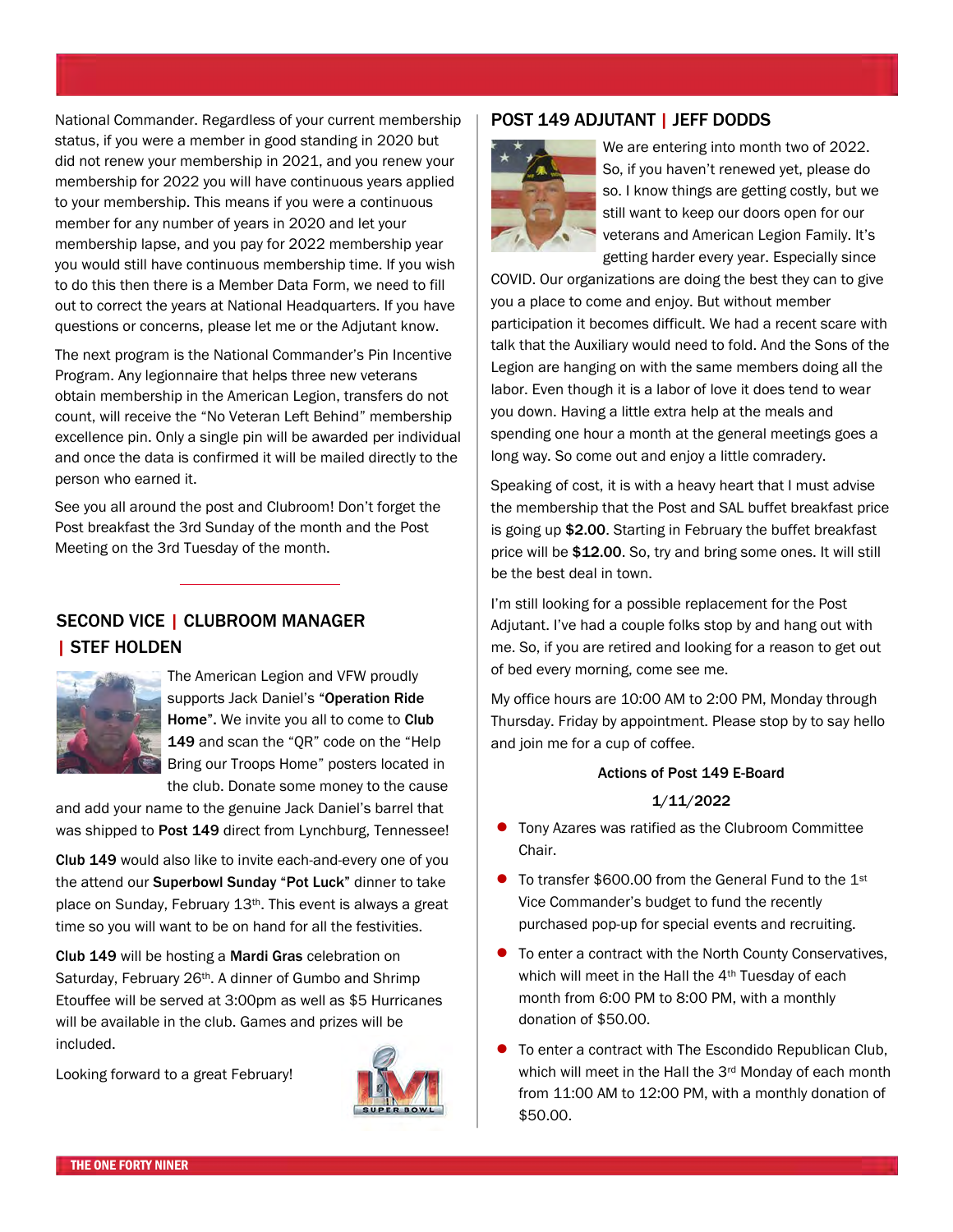#### CHAPLAIN | CHUCK FAUPEL



I have 2 to report to Everlasting:

I have to report that our brother (Past Commander), (American Legion Rider) Retired Navy, Steve Ricketts has gone to be with our Savior. He passed on Wednesday, December 8<sup>th</sup>. He was struggling with lung

complications. Our hearts and prayers will be with you during these days ahead of you and your family. God bless you and your family. If you need anything, I will be here for you.

Bob Pettit Passed on November 30<sup>th</sup>. Served in the Navy. Our hearts go out to his family.

Announcement: I will be conducting the Four Chaplain Service in February 20th, 3<sup>rd</sup> week at 11:30, which will be the post breakfast, come out and enjoy a great buffet and stay for the service. Put it in your calendar.

Would it not be wonderful if we could find an absolute cure for the troubles of human nature? Suppose we could give a shot in the arm to the whole human race that would fill people with love instead of hate, with contentment instead of greed. Suppose, also, a cure could be found for the past mistakes, failures, and sins of mankind.

Suppose by some miracle all the past could be straightened out, all of life's tangles could be unraveled, and the broken strings of life could be repaired. The most thrilling news in all the world is the fact that there is a cure! A medicine has been provided! The sin, confusion, and disillusionment of life can be replaced by righteousness, joy, contentment, and happiness. A peace can be imparted to the soul that is not dependent on outward circumstances.

#### AUXILIARY PRESIDENT | CATHY WATHEN



Hello Ladies, It was so wonderful to have 14 ladies at our January meeting!!! It was looking rather bleak for the Auxiliary; we had planned to discuss closing the Unit. Thanks to these ladies who have stepped up there may be hope for us. With their help we can

continue to do what we do best, help our veterans and their families.

As everyone may know Irene Clingman had a heart attack but we are so happy to hear she has gotten a clean bill of health

by her Doctor. Irene does so much, she leads the food drive, makes thousands of Poppy's for all the units and is the driving force in our Girls State program. Now with our new ladies we can get the help we so needed.

Sunday, February 6<sup>th</sup> we will be serving Corned Beef hash and eggs as our special along with our usual eggs cooked to order, ham or sausage, home fries, blueberry pancakes or biscuits and gravy, coffee and juice. All that for \$10 bucks!! We hope to see everyone.

Friday, February 18<sup>th</sup> Pot Roast (aka Howard's Swiss Steak), potatoes, carrots, salad and as always, a surprise dessert. Due to rising costs of meat we have to increase the dinner to \$12.00, still a bargain.

Donations are still needed for our food drive. Please put your food items in the gray bin in the clubroom, remember to put your name and group on the bag so we can credit your organization. Let's see who will win this year's challenges!! Remember no expired items or glass jars can be accepted. Suggested food items are Peanut Butter, tuna, can chicken, pasta, rice, beans. Thank you all for your continued support.

Once again we still need more new faces in the Auxiliary, please come to the February meeting in the conference room on Tuesday, February 15<sup>th</sup> at 6pm and see what we are all about.

Thank you all for your support!!!

Cathy Wathen, President Unit 149 | 760-717-1425 cathywathenwatt@gmail.com



Jim Botts and Denis Dalbey leading this years annual New Years Day Ride to the Mt. Soledad Cross via the coast Highway, then off to Barona for lunch.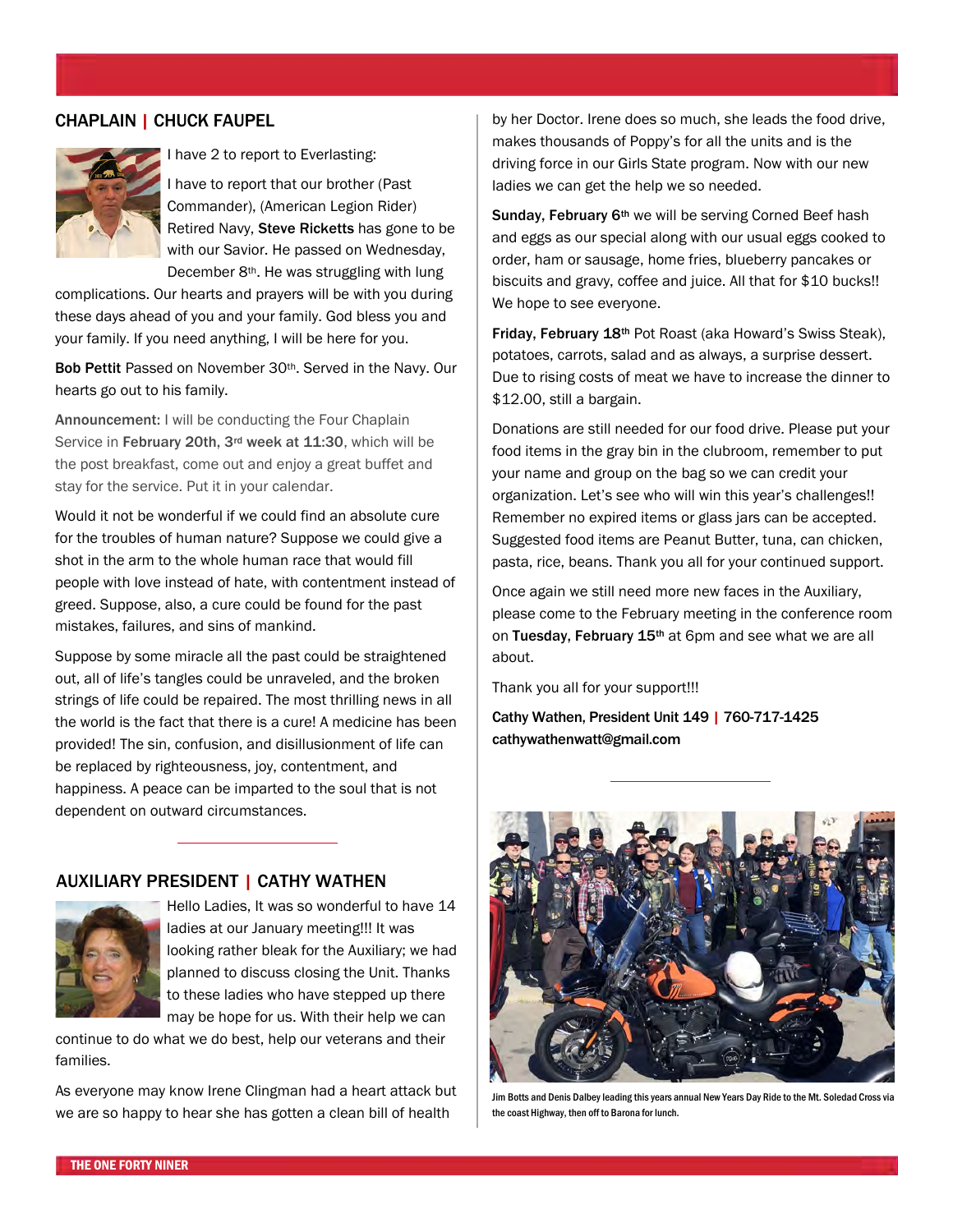#### SAL COMMANDER | BRUCE WAY



I believe 2022 is off to a pretty good start. Dare I say it can't be any worse than 2021.

As the Post Adjutant mentioned in his article, The Sons 'World Famous' breakfast buffet is going up to \$12.00. I hope this does not inconvenient anyone, but food prices keep going up.

Besides our 2<sup>nd</sup> Sunday breakfast, and our General Meeting the 2<sup>nd</sup> Wednesday of each month, we are trying to get "We Clean Escondido" going on the 4<sup>th</sup> Saturday of each month. Keep an eye on the calendar. We've moved it to 10:00 AM so we can do lunch after. So come out, clean up and break bread with us. See Jeff Flynt

for details. It's open to anyone to help. So please donate and hour or two of each month to helping. The breakfast, the general meeting or helping clean the community in which we live. That should be the reason you joined the Sons of The American Legion. Remembering our forefathers through service to others.

Also, come out and observe the Four Chaplains Ceremony on February 20, after the Post Breakfast. And if you don't know what it is you need to come and learn. We can meet for breakfast and stay for the show.



The One Forty Niner

The Official Publication of The American Legion J. B. Clark Post 149 230 E. Park Avenue, Escondido, California 760-745-1159 Fax 760-745-1676 Web Address www.escondidolegion.org Address correspondence regarding mailing to the Adjutant at adjutant149@gmail.com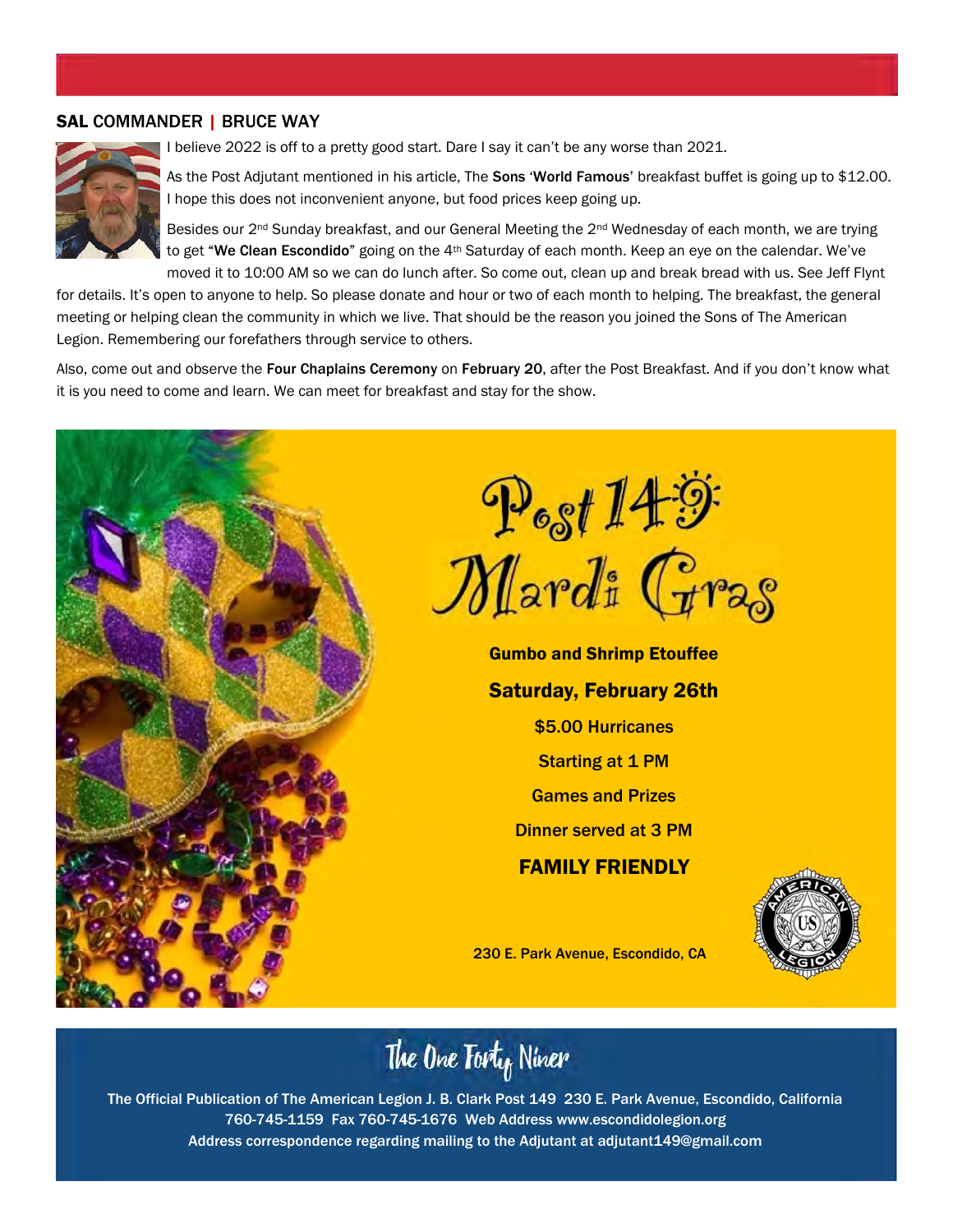The One Fort<sub>of</sub> Niner

# FEBRUARY 2022

**The American Legion** J.B. Clark Post 149, Escondido, CA

Call 745-1159 and use auto menu for updates

#### POST MEMBERS FREE BIRTHDAY MONTH BREAKFAST

At the Post Officers Breakfast in your birthday month - All you can eat buffet

| <b>SUNDAY</b>                                                                                                                                                                                    | <b>MONDAY</b>                                    | <b>TUESDAY</b>                                                                                                                                           | <b>WEDNESDAY</b>                                                                                   | <b>THURSDAY</b>                                                                                     | <b>FRIDAY</b>                                                                                                                                                                                        | <b>SATURDAY</b>                                                                                            |
|--------------------------------------------------------------------------------------------------------------------------------------------------------------------------------------------------|--------------------------------------------------|----------------------------------------------------------------------------------------------------------------------------------------------------------|----------------------------------------------------------------------------------------------------|-----------------------------------------------------------------------------------------------------|------------------------------------------------------------------------------------------------------------------------------------------------------------------------------------------------------|------------------------------------------------------------------------------------------------------------|
| 1/30                                                                                                                                                                                             | 1/31                                             | 1<br>4-5:30 PM<br><b>Teamsters Local 911</b><br>(Hall)<br>6-8 PM<br>VFW Post 1513 Mtg.<br>(Hall)<br>9 AM-1 PM<br><b>Porcelain Club</b><br>(Conf. Rm.)    | $\overline{2}$<br>8:30 AM-5:30 PM<br><b>LIFELINE</b><br><b>Private Party Rental</b><br>(Hall)      | 3<br>6-8:30 PM<br><b>BUNKO</b><br>(Hall)                                                            | 4<br>7-10 PM<br><b>KARAOKE (Club Rm.)</b>                                                                                                                                                            | 5                                                                                                          |
| 6<br>8-11 AM<br><b>AUXILIARY Breakfast \$10</b><br><b>Corned Beef Hash</b><br>w/eggs to order<br>3 PM Pub<br><b>Grub by Cheryl</b><br>(Clubroom)                                                 | 7<br>6-7 PM<br><b>EVC Meeting</b><br>(Conf. Rm.) | 8<br>5:30-6 PM<br><b>Finance Mtg.</b><br>(Conf. Rm.)<br>6-7:30 PM<br>Post E-Board Mtg.<br>(Conf. Rm.)<br>6-7:30 PM<br>DAV Chapter 70 Mtg.<br>(Hall)      | 9<br>6-7:30 PM<br><b>AL Sons Meeting</b><br>(Hall)                                                 | 10<br>5-8 PM<br><b>Kiwanis of Escondido</b><br>(Conf. Rm.)<br>6-8:30 PM<br><b>BUNKO</b><br>(Hall)   | 11<br>5-7 PM<br><b>VFW Dinner</b><br>(Turkey Pot Pie, Tortilla<br>Soup and Salad) \$10<br>(Patio)<br>7-10 PM<br><b>KARAOKE (Club Rm.)</b>                                                            | 12<br>8:30 AM-12 PM<br><b>Blue Star Moms</b><br>(Hall)<br>10 AM-12 PM<br>173 Airborne Assn.<br>(Conf. Rm.) |
| 13<br>8-11 AM<br><b>Sons Breakfast</b><br>All You Can Eat Buffet \$12<br>3-7 PM<br>Polish Club (Hall)<br>3 PM Pub Grub by<br>Cheryl (Clubroom)                                                   | 14<br><b>VALENTINE'S DAY</b>                     | 15<br>6-7:30 PM<br>Post General Mtg.<br>(Hall)<br>6-7:30 PM<br><b>Auxiliary Mtg.</b><br>(Conf. Rm.)<br>9 AM-1 PM<br><b>Porcelain Club</b><br>(Conf. Rm.) | 16<br>6:30-8 PM<br><b>VFW Auxiliary Mtg.</b><br>(Conf. Rm.)                                        | 17<br>6-8:30 PM<br><b>BUNKO</b><br>(Hall)                                                           | 18<br>6-7:30PM<br><b>AUXILIARY Dinner</b><br>(Howard's Swiss Steak)<br>\$12 (Hall)<br>7-10 PM<br><b>KARAOKE (Club Rm.)</b>                                                                           | 19                                                                                                         |
| 20<br>8-11 AM<br><b>Post Breakfast</b><br><b>Buffet with Eggs to Order</b><br>\$12<br>11:30 AM Four<br><b>Chaplains Ceremony</b><br>(Hall)<br>11:30 AM-12:30 PM<br>Post 149 Committee<br>(Patio) | 21<br>11 AM-2 PM<br><b>TERC Mtg.</b><br>(Hall)   | 22<br>6-8 PM<br>NCC Mtg.<br>(Hall)<br>9 AM-1 PM<br><b>Porcelain Club</b><br>(Conf. Rm.)                                                                  | 23<br>5:30-6:30 PM<br>Dinner on the Patio<br>(TBD)<br>6:30-8 PM<br>ALR Chapter 149 Mtg.<br>(Patio) | 24<br>6-8:30 PM<br><b>Coast Guard Reserve</b><br>(Conf. Rm.)<br>6-8:30 PM<br><b>BUNKO</b><br>(Hall) | 25<br>5:30-7:30PM<br><b>KIWANIS Dinner</b><br>(Roast Chicken, Green<br><b>Beans, Mashed Potatoes</b><br>w/Gravy) \$10 (Hall)<br>7-9 PM GAME NIGHT<br>(Patio)<br>7-10 PM<br><b>KARAOKE (Club Rm.)</b> | 26<br>10-11 AM<br><b>WE CLEAN ESCONDIDO</b>                                                                |
| 27<br><b>NO BREAKFAST</b><br>3 PM Pub Grub by<br>Cheryl (Clubroom)                                                                                                                               | 28                                               | 3/1<br>9 AM-1 PM<br>Porcelain Club<br>(Conf. Rm.)                                                                                                        | 3/2                                                                                                | 3/3<br>6-8:30 PM<br><b>BUNKO</b><br>(Hall)                                                          | 3/4<br>7-10 PM<br><b>KARAOKE (Club Rm.)</b>                                                                                                                                                          | 3/5                                                                                                        |

AMERICAN LEGION FUNDRAISER Hosted by: THE GOLDEN EGG OMELET HOUSE When you go to The Golden Egg Omelet House and enjoy a meal, the American Legion Post 149 can earn 10% of all food and beverages purchased. Mention that you are there to support the American Legion Post 149 and have them write it on the bill.